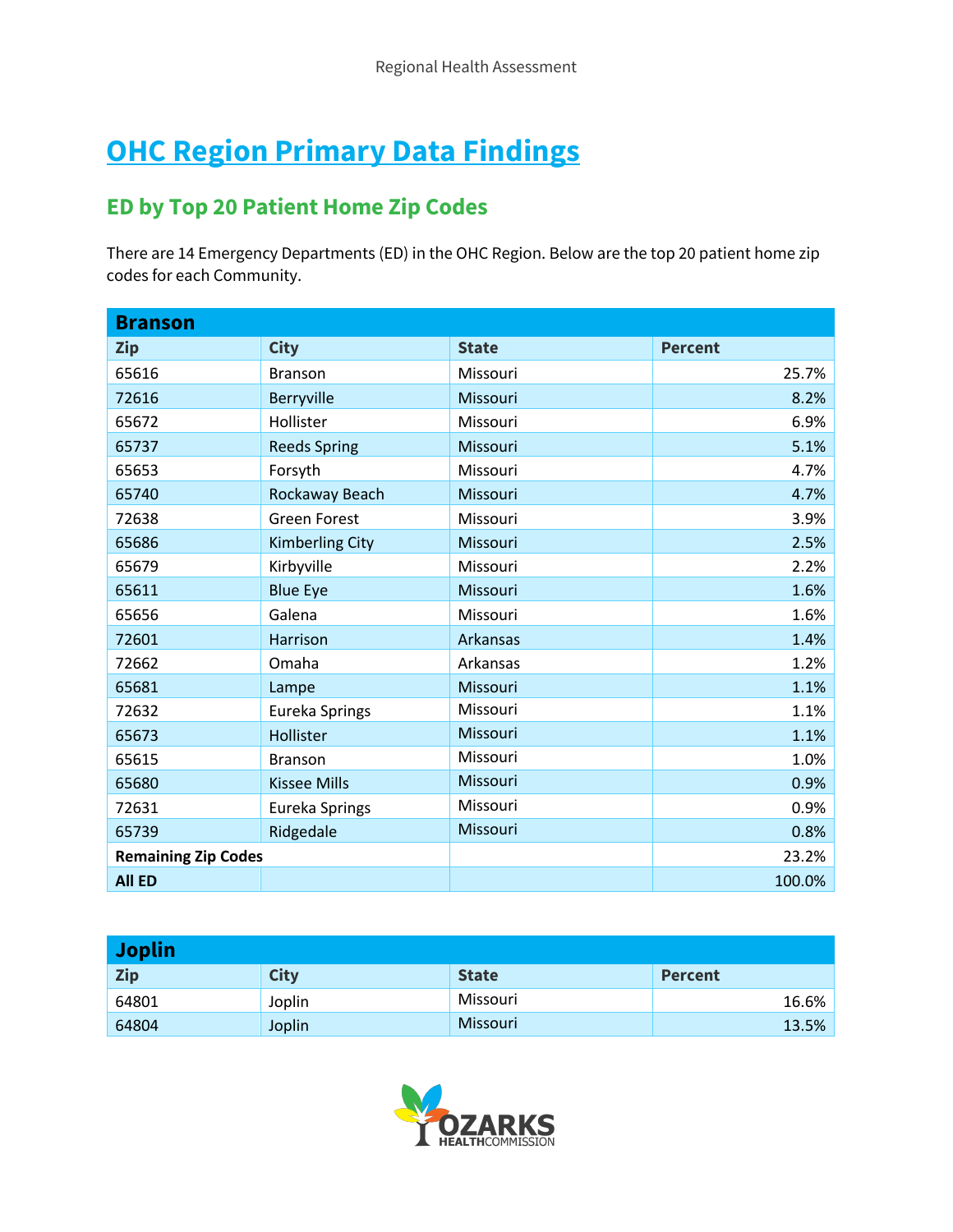| 64836                      | Carthage              | Missouri      | 12.3%  |
|----------------------------|-----------------------|---------------|--------|
| 64850                      | <b>Neosho</b>         | Missouri      | 11.0%  |
| 64870                      | Webb City             | Missouri      | 5.3%   |
| 64834                      | <b>Carl Junction</b>  | Missouri      | 2.5%   |
| 64865                      | Seneca                | Missouri      | 2.2%   |
| 66739                      | Galena                | <b>Kansas</b> | 2.2%   |
| 66725                      | Columbus              | Kansas        | 2.1%   |
| 64831                      | Anderson              | Missouri      | 2.0%   |
| 66713                      | <b>Baxter Springs</b> | Kansas        | 1.9%   |
| 64844                      | Granby                | Missouri      | 1.9%   |
| 64862                      | Sarcoxie              | Missouri      | 1.5%   |
| 64843                      | Goodman               | Missouri      | 1.5%   |
| 64835                      | Carterville           | Missouri      | 1.4%   |
| 74354                      | Miami                 | Oklahoma      | 1.4%   |
| 64840                      | Diamond               | Missouri      | 1.0%   |
| 64855                      | Oronogo               | Missouri      | 0.8%   |
| 64755                      | Jasper                | Missouri      | 0.8%   |
| 74363                      | Quapaw                | Oklahoma      | 0.7%   |
| <b>Remaining Zip Codes</b> |                       |               | 17.4%  |
| <b>Total</b>               |                       |               | 100.0% |

| Lebanon    |                  |              |                |
|------------|------------------|--------------|----------------|
| <b>Zip</b> | <b>City</b>      | <b>State</b> | <b>Percent</b> |
| 65536      | Lebanon          | Missouri     | 56.8%          |
| 65583      | Waynesville      | Missouri     | 5.6%           |
| 65556      | Richland         | Missouri     | 5.1%           |
| 65584      | <b>St Robert</b> | Missouri     | 2.8%           |
| 65632      | Conway           | Missouri     | 2.6%           |
| 65722      | Phillipsburg     | Missouri     | 2.2%           |
| 65463      | Eldridge         | Missouri     | 1.5%           |
| 65667      | Hartville        | Missouri     | 1.4%           |
| 65662      | Grovespring      | Missouri     | 1.3%           |
| 65020      | Camdenton        | Missouri     | 1.3%           |
| 65567      | Stoutland        | Missouri     | 1.3%           |
| 65459      | Dixon            | Missouri     | 1.3%           |
| 65452      | Crocker          | Missouri     | 1.2%           |
| 65534      | Laquey           | Missouri     | 1.2%           |

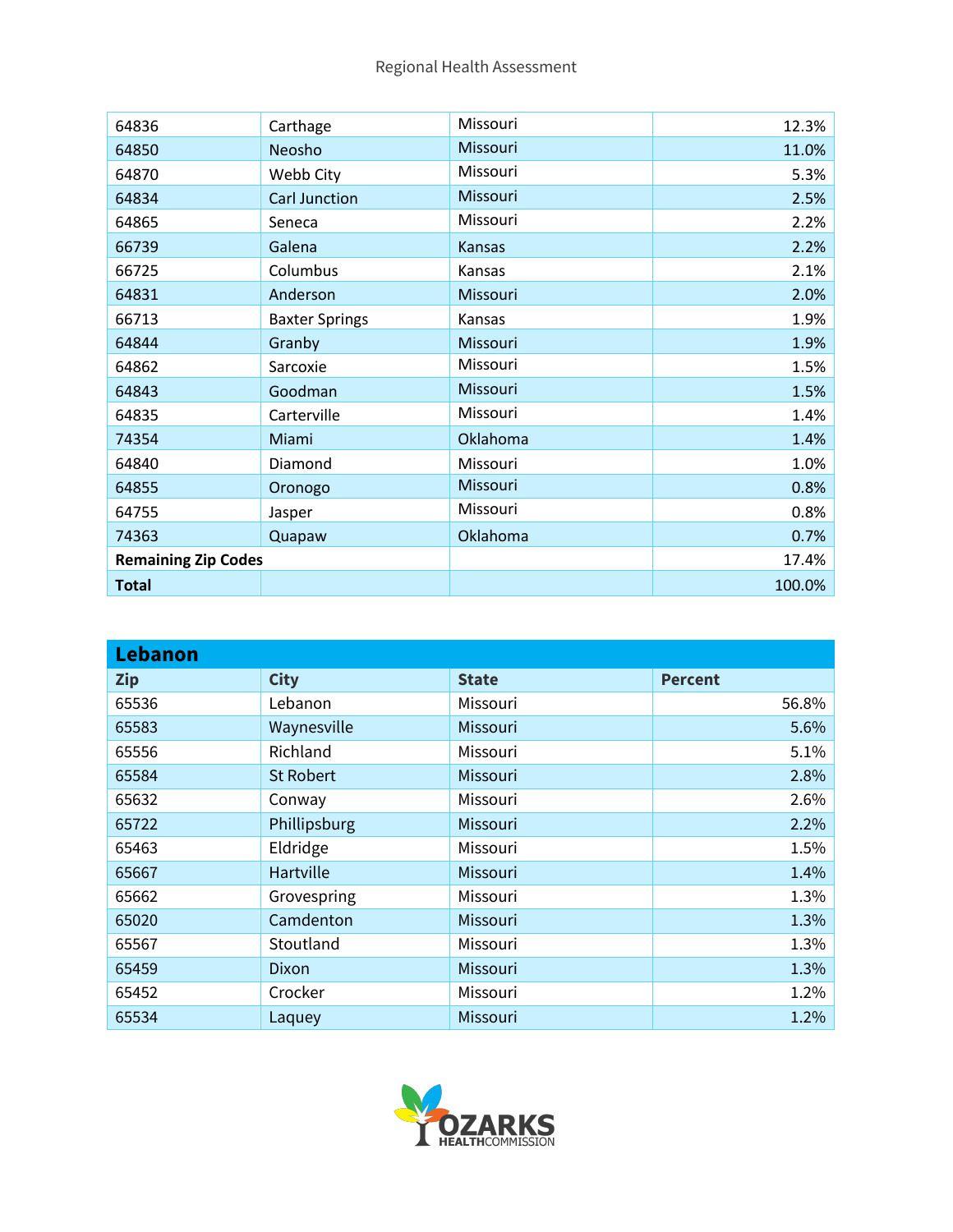| 65713                      | Niangua        | Missouri | $1.1\%$ |
|----------------------------|----------------|----------|---------|
| 65706                      | Marshfield     | Missouri | 1.1%    |
| 65470                      | Falcon         | Missouri | $1.1\%$ |
| 65590                      | Long Lane      | Missouri | 0.8%    |
| 65552                      | Plato          | Missouri | 0.7%    |
| 65622                      | <b>Buffalo</b> | Missouri | 0.6%    |
| <b>Remaining Zip Codes</b> |                |          | 9.1%    |
| <b>All ED</b>              |                |          | 100.0%  |

| <b>Monett</b>              |                     |              |                |
|----------------------------|---------------------|--------------|----------------|
| <b>Zip</b>                 | <b>City</b>         | <b>State</b> | <b>Percent</b> |
| 65605                      | Aurora              | Missouri     | 17.5%          |
| 65708                      | Monett              | Missouri     | 16.5%          |
| 65625                      | Cassville           | Missouri     | 14.8%          |
| 65712                      | <b>Mount Vernon</b> | Missouri     | 5.9%           |
| 65734                      | Purdy               | Missouri     | 4.8%           |
| 65647                      | Exeter              | Missouri     | 3.9%           |
| 65723                      | Pierce City         | Missouri     | 3.9%           |
| 65705                      | Marionville         | Missouri     | 3.4%           |
| 65769                      | Verona              | Missouri     | 3.3%           |
| 65745                      | Seligman            | Missouri     | 3.1%           |
| 65633                      | Crane               | Missouri     | 2.2%           |
| 65772                      | Washburn            | Missouri     | 2.2%           |
| 65747                      | Shell Knob          | Missouri     | 1.7%           |
| 64874                      | Wheaton             | Missouri     | 1.3%           |
| 65707                      | Miller              | Missouri     | 1.2%           |
| 65641                      | Eagle Rock          | Missouri     | 0.8%           |
| 65610                      | <b>Billings</b>     | Missouri     | 0.7%           |
| 64873                      | Wentworth           | Missouri     | 0.6%           |
| 65756                      | <b>Stotts City</b>  | Missouri     | 0.6%           |
| 64842                      | Fairview            | Missouri     | 0.6%           |
| <b>Remaining Zip Codes</b> |                     |              | 10.7%          |
| <b>All ED</b>              |                     |              | 100.0%         |

| <b>Mountain View</b> |      |              |                |
|----------------------|------|--------------|----------------|
| <b>Zip</b>           | City | <b>State</b> | <b>Percent</b> |

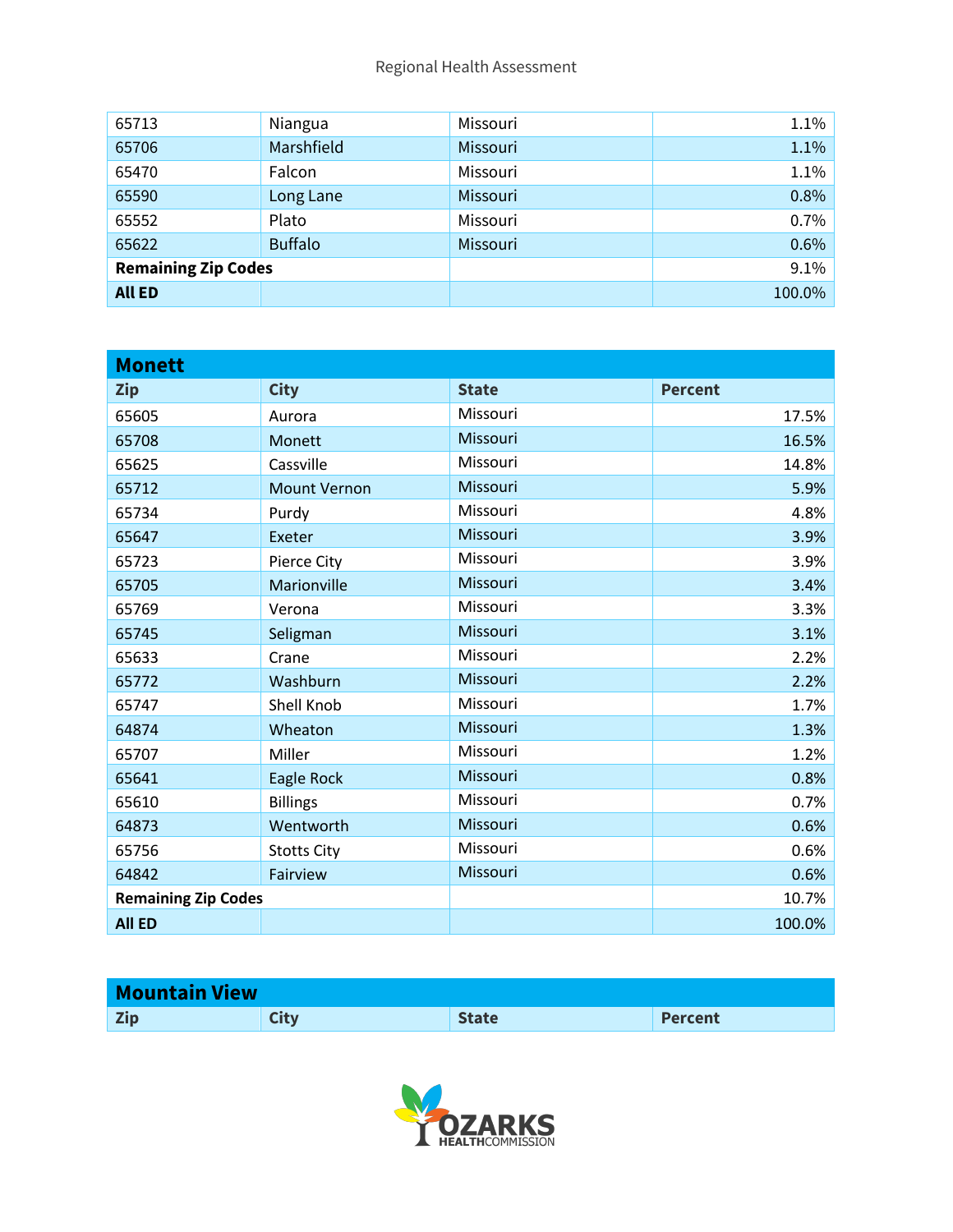| 65548                      | <b>Mountain View</b>  | Missouri | 33.4%    |
|----------------------------|-----------------------|----------|----------|
| 65438                      | <b>Birch Tree</b>     | Missouri | 12.6%    |
| 65588                      | Winona                | Missouri | 12.1%    |
| 65793                      | <b>Willow Springs</b> | Missouri | 9.5%     |
| 65571                      | Summersville          | Missouri | 6.6%     |
| 65775                      | <b>West Plains</b>    | Missouri | 4.9%     |
| 65466                      | Eminence              | Missouri | 4.4%     |
| 65606                      | Alton                 | Missouri | 2.4%     |
| 65789                      | Pomona                | Missouri | 1.8%     |
| 63965                      | Van Buren             | Missouri | 1.2%     |
| 65479                      | Hartshorn             | Missouri | 1.0%     |
| 65711                      | <b>Mountain Grove</b> | Missouri | 1.0%     |
| 63941                      | Fremont               | Missouri | 0.9%     |
| 65689                      | Cabool                | Missouri | 0.6%     |
| 65791                      | Thayer                | Missouri | 0.4%     |
| 65788                      | <b>Peace Valley</b>   | Missouri | 0.4%     |
| 65804                      | Springfield           | Missouri | 0.3%     |
| 65483                      | Houston               | Missouri | 0.2%     |
| 65560                      | Salem                 | Missouri | 0.2%     |
| 65638                      | <b>Trail</b>          | Missouri | 0.2%     |
| <b>Remaining Zip Codes</b> |                       |          | Missouri |
| <b>All ED</b>              |                       |          | 100.0%   |

| <b>Springfield</b> |             |              |                |
|--------------------|-------------|--------------|----------------|
| <b>Zip</b>         | <b>City</b> | <b>State</b> | <b>Percent</b> |
| 65803              | Springfield | Missouri     | 14.3%          |
| 65802              | Springfield | Missouri     | 13.9%          |
| 65807              | Springfield | Missouri     | 10.0%          |
| 65804              | Springfield | Missouri     | 6.5%           |
| 65714              | Nixa        | Missouri     | 4.1%           |
| 65721              | Ozark       | Missouri     | 3.8%           |
| 65806              | Springfield | Missouri     | 3.7%           |
| 65738              | Republic    | Missouri     | 2.7%           |
| 65706              | Marshfield  | Missouri     | 2.4%           |
| 65810              | Springfield | Missouri     | 2.2%           |
| 65742              | Rogersville | Missouri     | 1.5%           |
| 65781              | Willard     | Missouri     | 1.5%           |

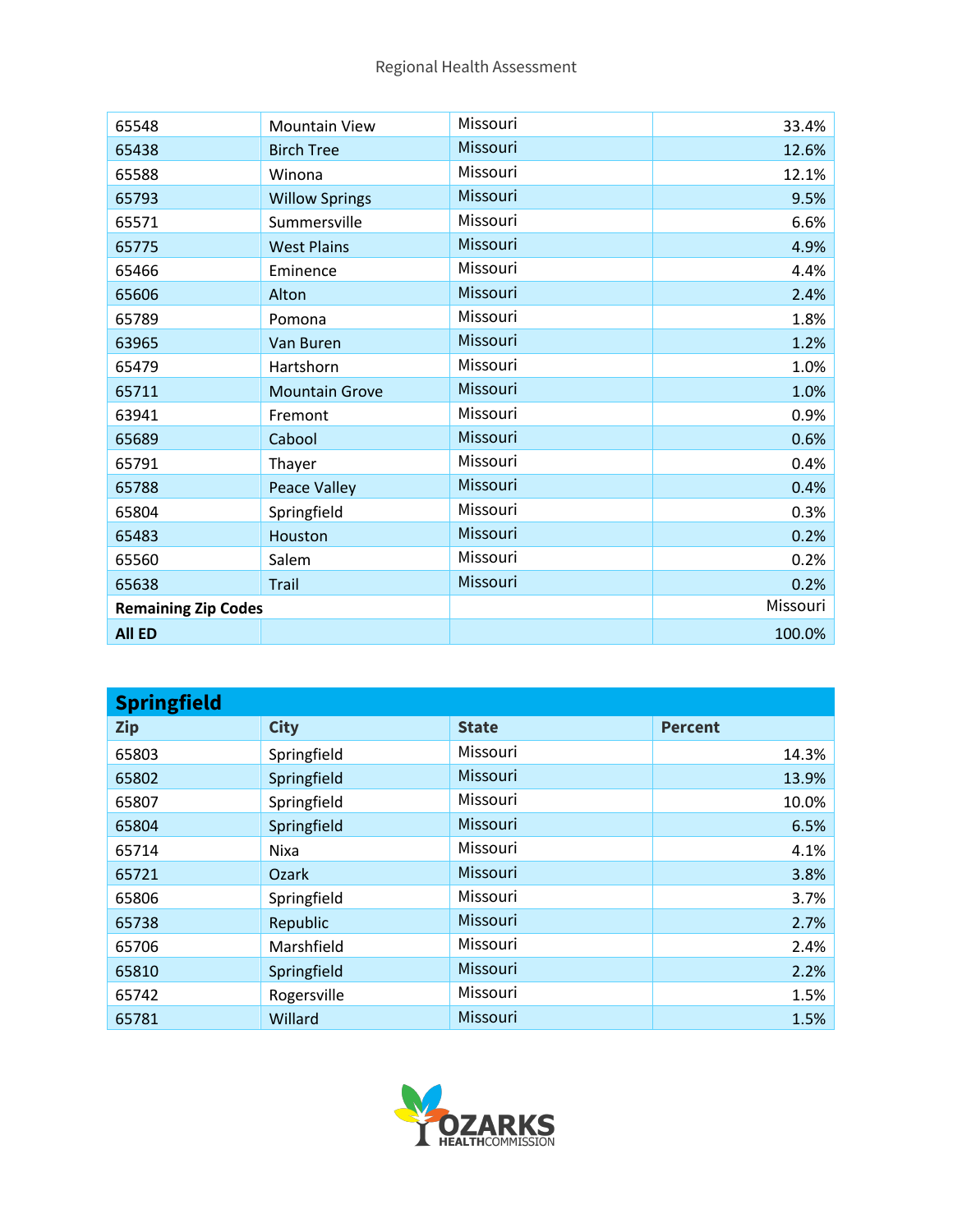| 65608                      | Ava              | Missouri | 1.3%   |
|----------------------------|------------------|----------|--------|
| 65757                      | <b>Strafford</b> | Missouri | 1.1%   |
| 65809                      | Springfield      | Missouri | 1.1%   |
| 65746                      | Seymour          | Missouri | 1.0%   |
| 65619                      | <b>Brookline</b> | Missouri | 1.0%   |
| 65536                      | Lebanon          | Missouri | 0.6%   |
| 65753                      | Sparta           | Missouri | 0.5%   |
| 65605                      | Aurora           | Missouri | 0.5%   |
| <b>Remaining Zip Codes</b> |                  |          | 26.3%  |
| <b>All ED</b>              |                  |          | 100.0% |

### **ED by Payer Group**

Of all ED patients, 33% had commercial insurance, 24% had Medicare, 23% had Medicaid, and 19% did not have health insurance. Understanding the payer mix of ED patients is important when assessing access to appropriate care in the community.



# **ED Only vs ED Admitted**

Approximately 82% of patients presenting to all OHC Region EDs were discharged after being treated, while 18% were admitted to the hospital. Generally, communities with major trauma centers will have

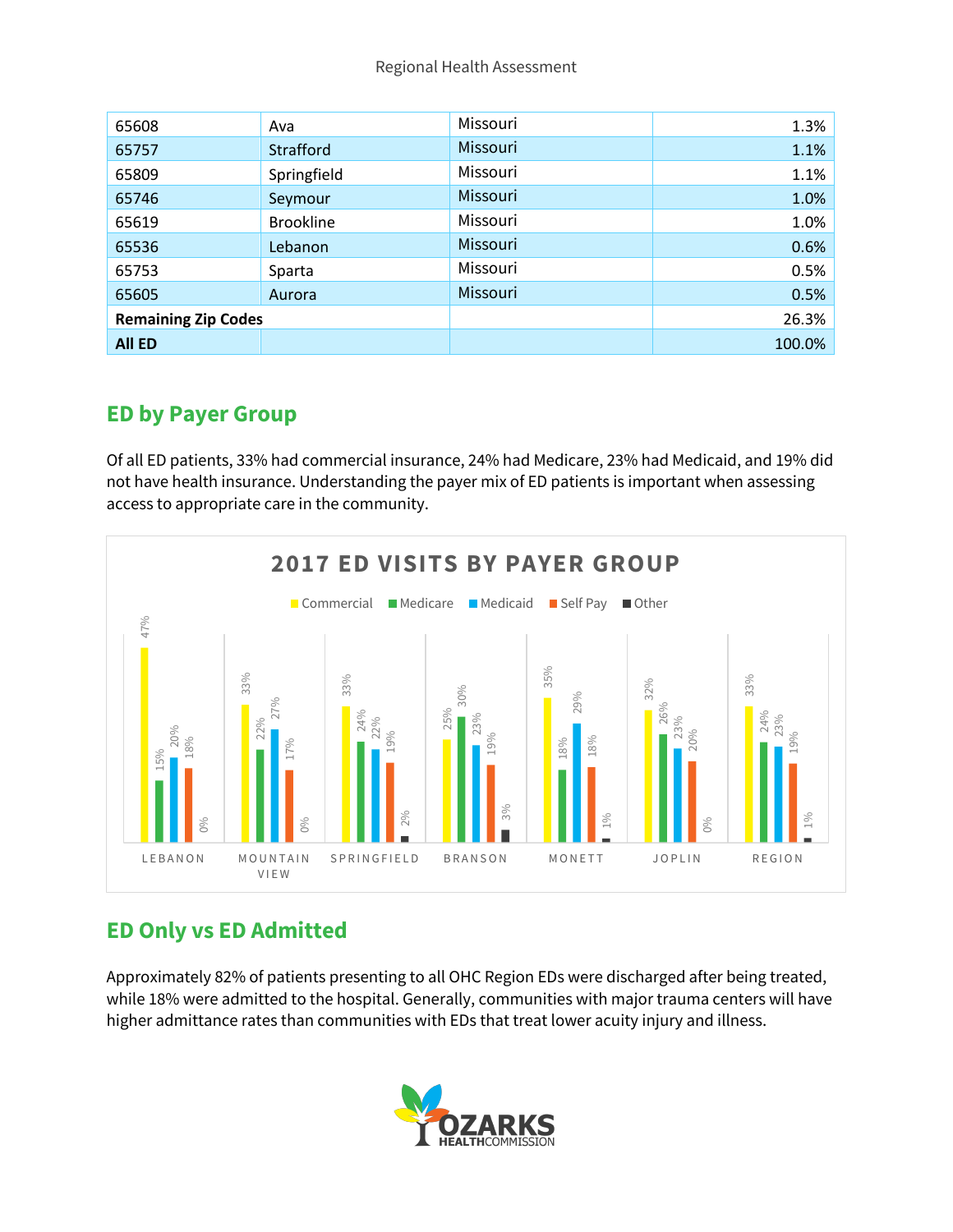

### **ED by Emergency Severity Index**

The Emergency Severity Index (ESI) is a score assigned to a patient after being evaluated by a nurse shortly after entering the ED. A score of 1 indicates the highest acuity level, whereas a score of 5 indicates the lowest acuity level. For example, a minor, non-life-threatening laceration requiring stitches may receive an ESI of 5, whereas a patient experiencing cardiac arrest may receive an ESI of 1. Understanding the ESI breakdown of ED visits is helpful when assessing access to appropriate care in a community. Approximately, 0.9% of patients presenting to OHC Region EDs received an ESI of 1, 18.5%



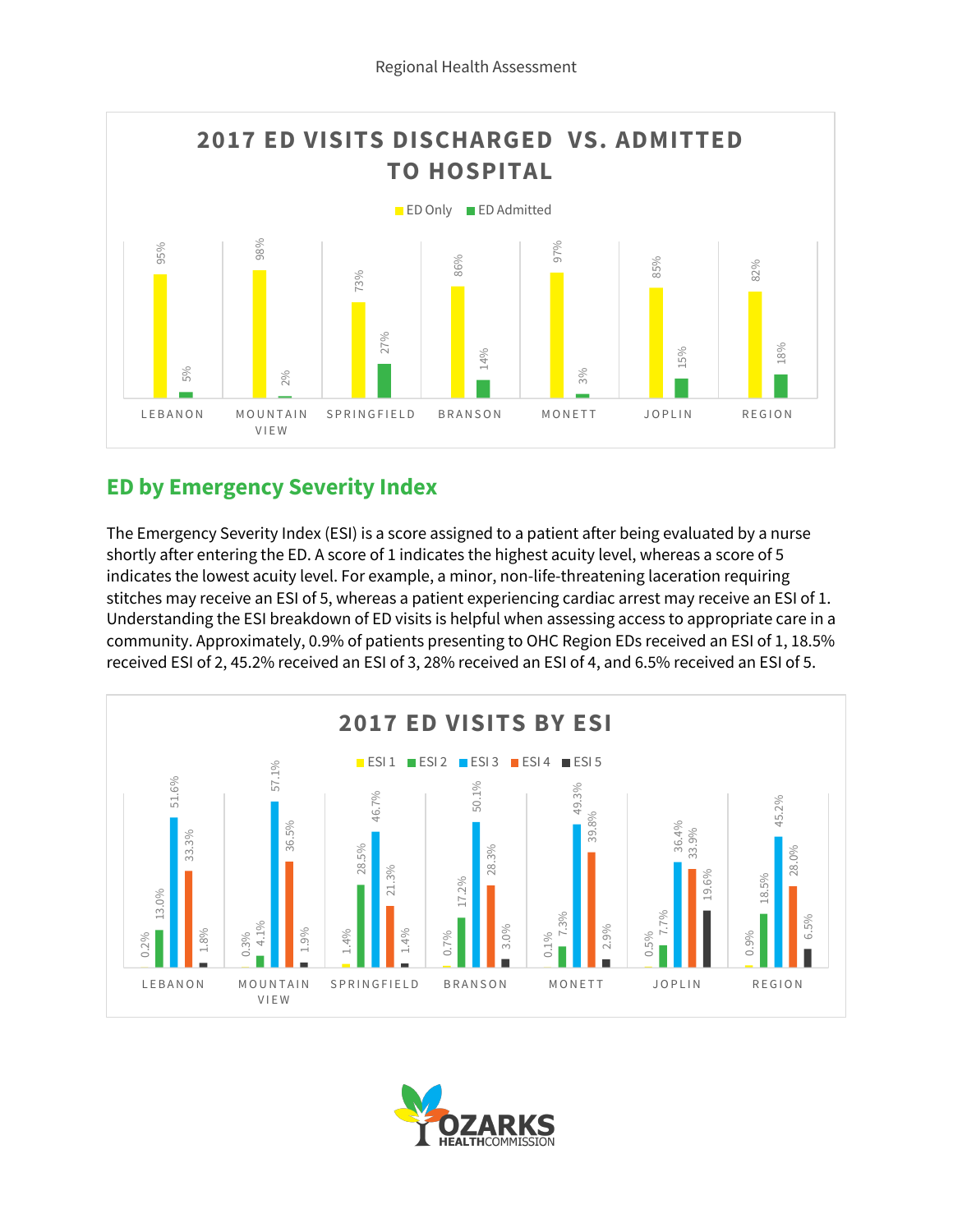### **ED by Age Groups**

Three age groups were evaluated: 0-17, 18-64, and 65 and older. In the OHC Region, 61.6% of ED patients are between 18 to 64 years of age. Children 0-17 years of age account for 17% of ED visits. The presentation of people 65 years and older in the OHC Region is 21.4%.



### **ED by Patient Race/Ethnicity**

In the OHC Region, approximately 90% of ED patients are Caucasian, 4% are Black or African American,



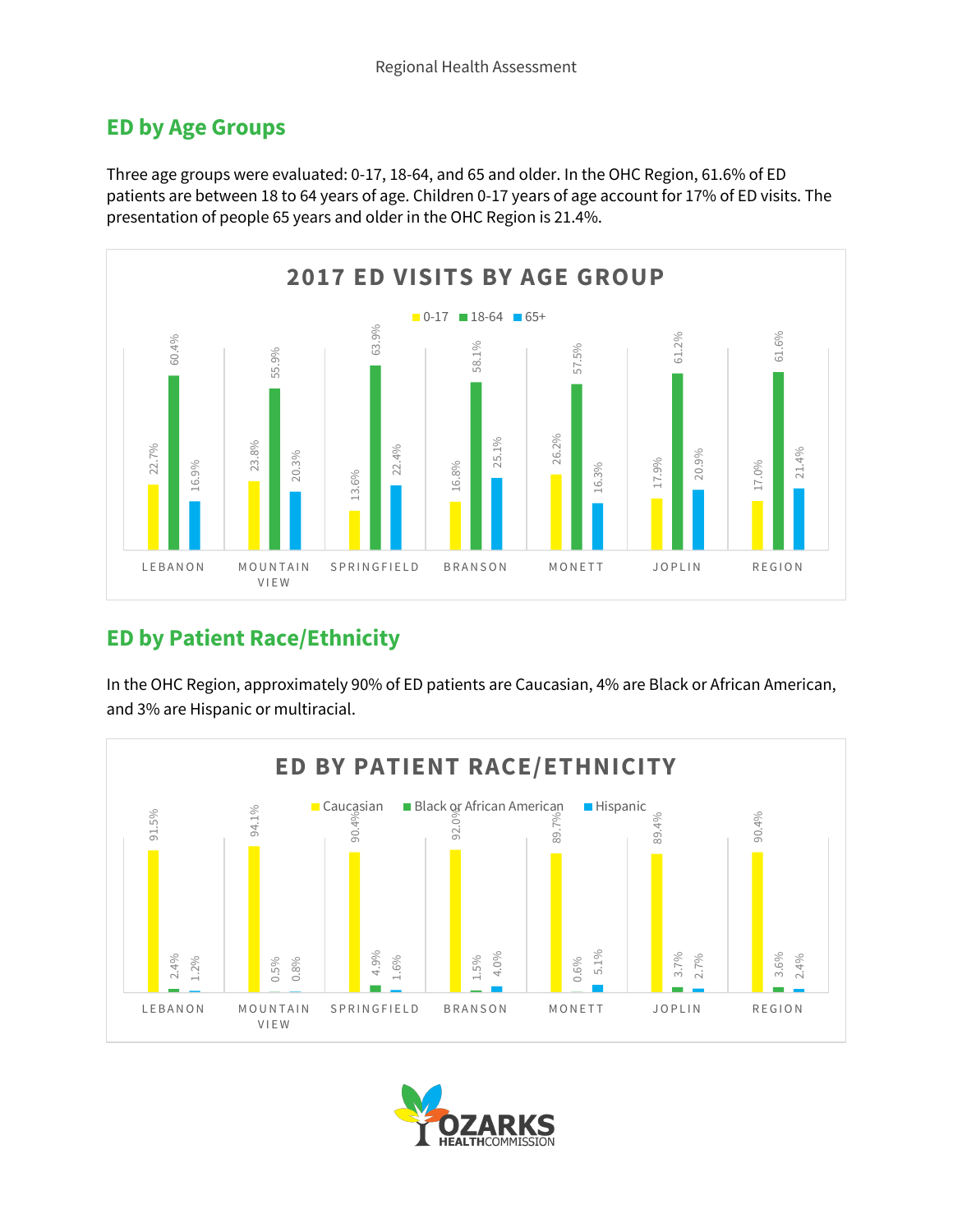### **Presentation of Assessed Health Issues in the ED**

For the purposes of the Regional Health Assessment, the Hospital Data Committee analyzed Principal Diagnosis Groups that specifically related to five of the six Assessed Health Issues (AHI): Cancer, Diabetes, Mental Health, Cardiovascular Disease, and Lung Disease. Because only the first three digits of ICD-10 codes were pulled for the report, Oral Health was not easily segmented in the primary hospital data. In this section of the narrative, we will discuss the hospital primary data findings of these specific issues. However, the full data report can be found on page 169.

The table below lists the ICD-10 diagnosis code groups and diagnosis group descriptions that align with the five AHI analyzed.

| <b>Assessed Health Issue</b> | <b>Dx Code Groups</b> | <b>Diagnosis Group Descriptions</b>                    |
|------------------------------|-----------------------|--------------------------------------------------------|
| Cancer                       | C00-D49               | Neoplasms                                              |
| <b>Diabetes</b>              | E00-E89               | Endocrine, nutritional and metabolic diseases          |
| <b>Mental Health</b>         | F01-F99               | Mental, Behavioral and Neurodevelopmental<br>disorders |
| Cardiovascular Disease       | $100 - 199$           | Diseases of the circulatory system                     |
| Lung Disease                 | J00-J99               | Diseases of the respiratory system                     |

In the OHC Region, 25% of total ED visits are related to the AHI.



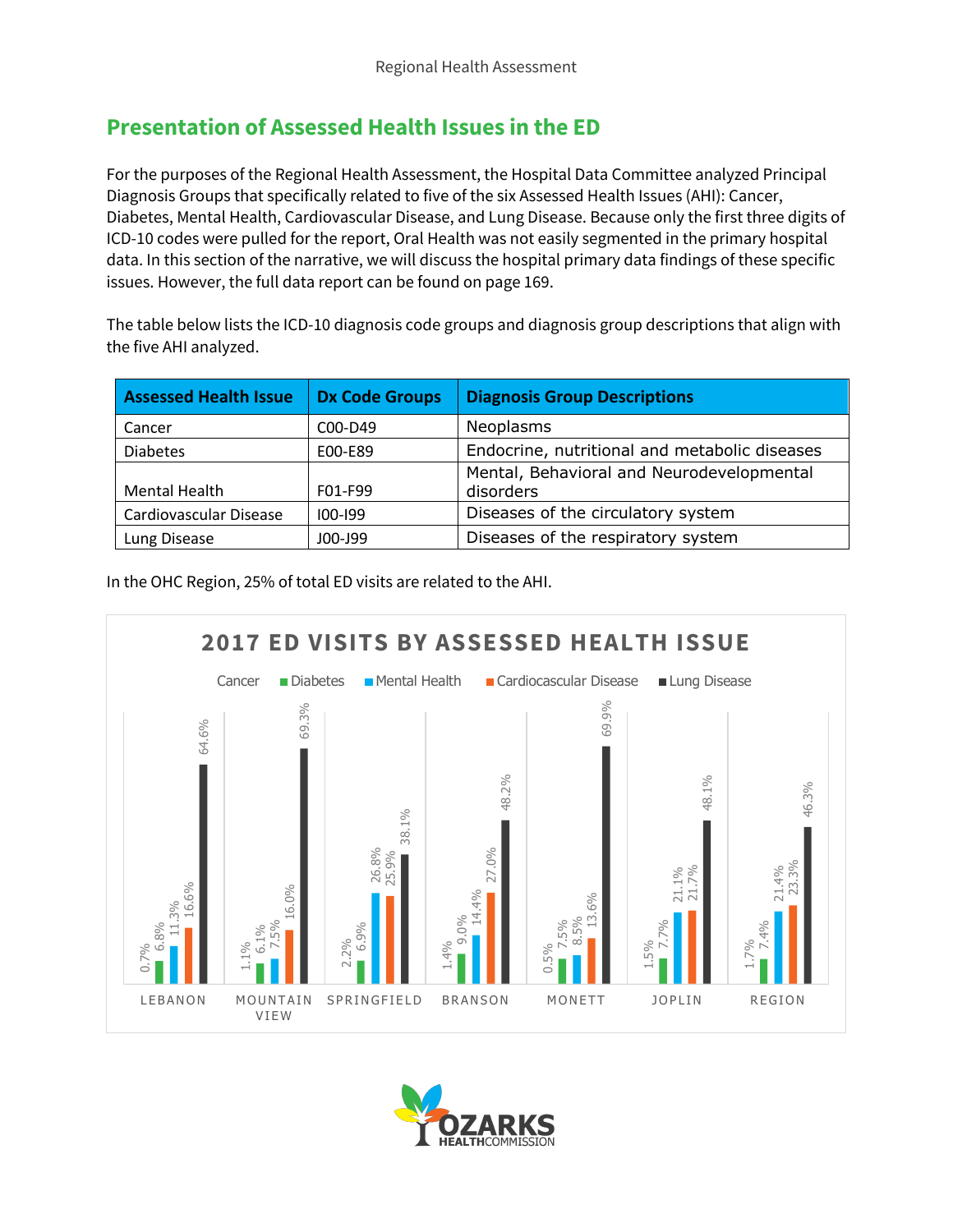#### **Demographics of ED Patients Presenting with one of the AHI**

To develop strategic initiatives to address prioritized health issues, it is important identify and understand needs of specific populations. The following sections assess age groups, gender, race, and payer types of patients that visit EDs in the OHC Region.

#### **ED Visits for AHI by Age Group**

There are noticeable differences in visits due to specific AHI across age groups. Over 85% of visits by children are due to lung related disease, while 39.6% and 35.4% of similar visits are by those age 18-64 and 65+, respectively. Additionally, visits due to cardiovascular disease increase with age. Among adults 65 and older, visits due to cardiovascular disease are almost 49%. Also of note, ED visits by children for mental health issues are 11% for the OHC Region.



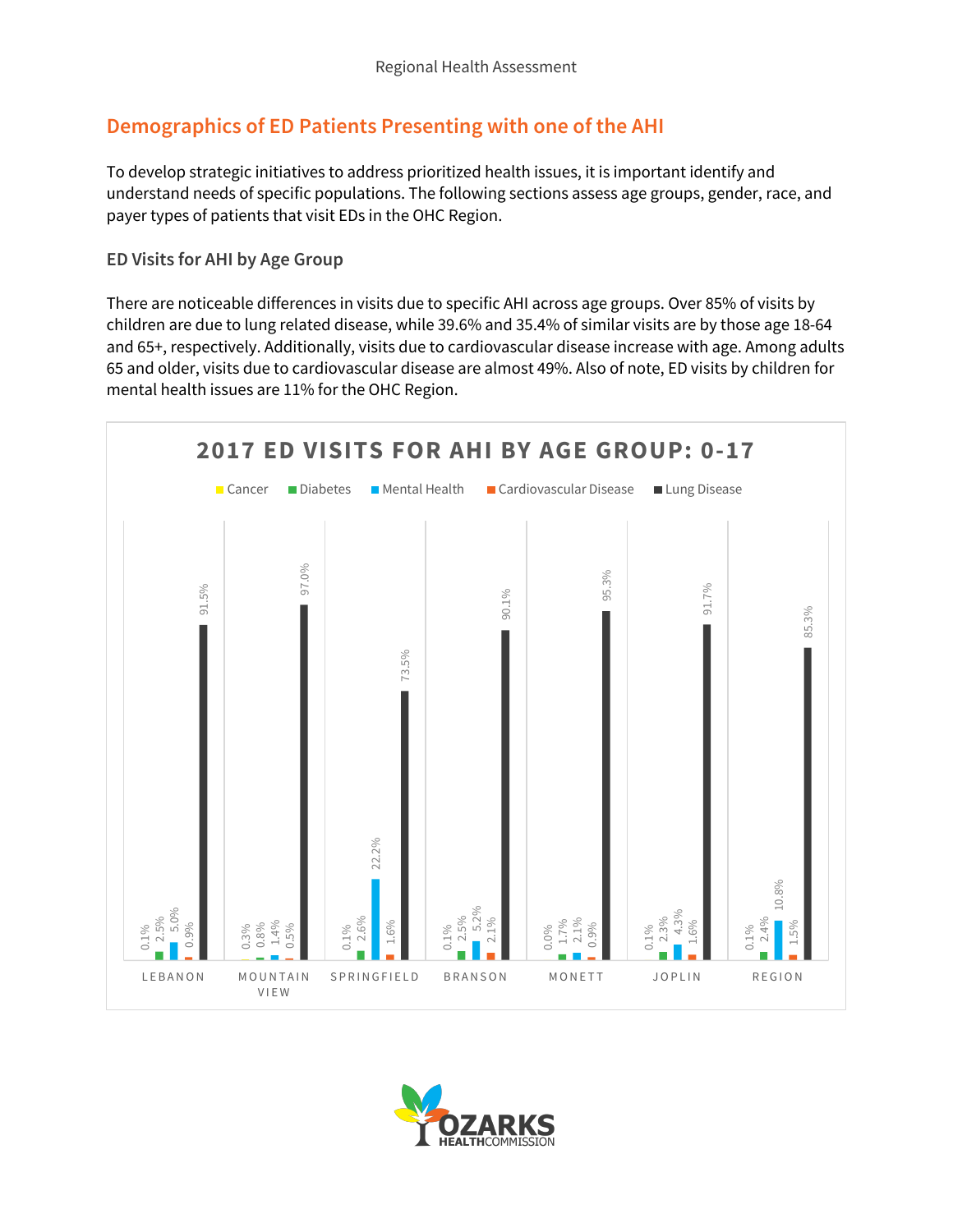



#### **ED Visits for AHI by Gender**

In the OHC Region, women presented to the ED more than men for diabetes and lung related diseases,

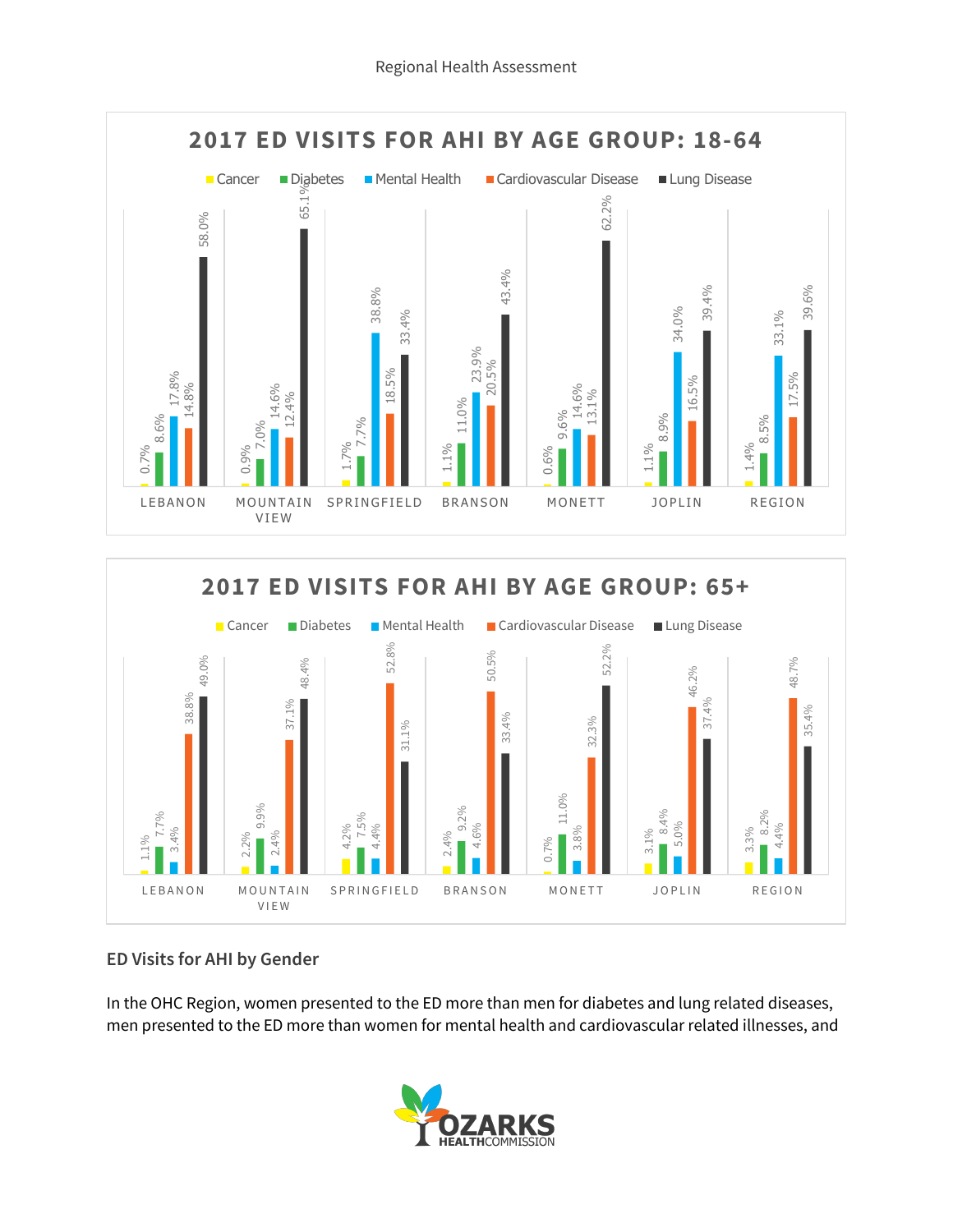the presentation for cancer was equal. The most notable disparities across gender are related to Mental Health. Approximately 23% of visits by males were for mental health related illness, while 18.5% of similar visits were by females.





#### **ED Visits for AHI by Race**

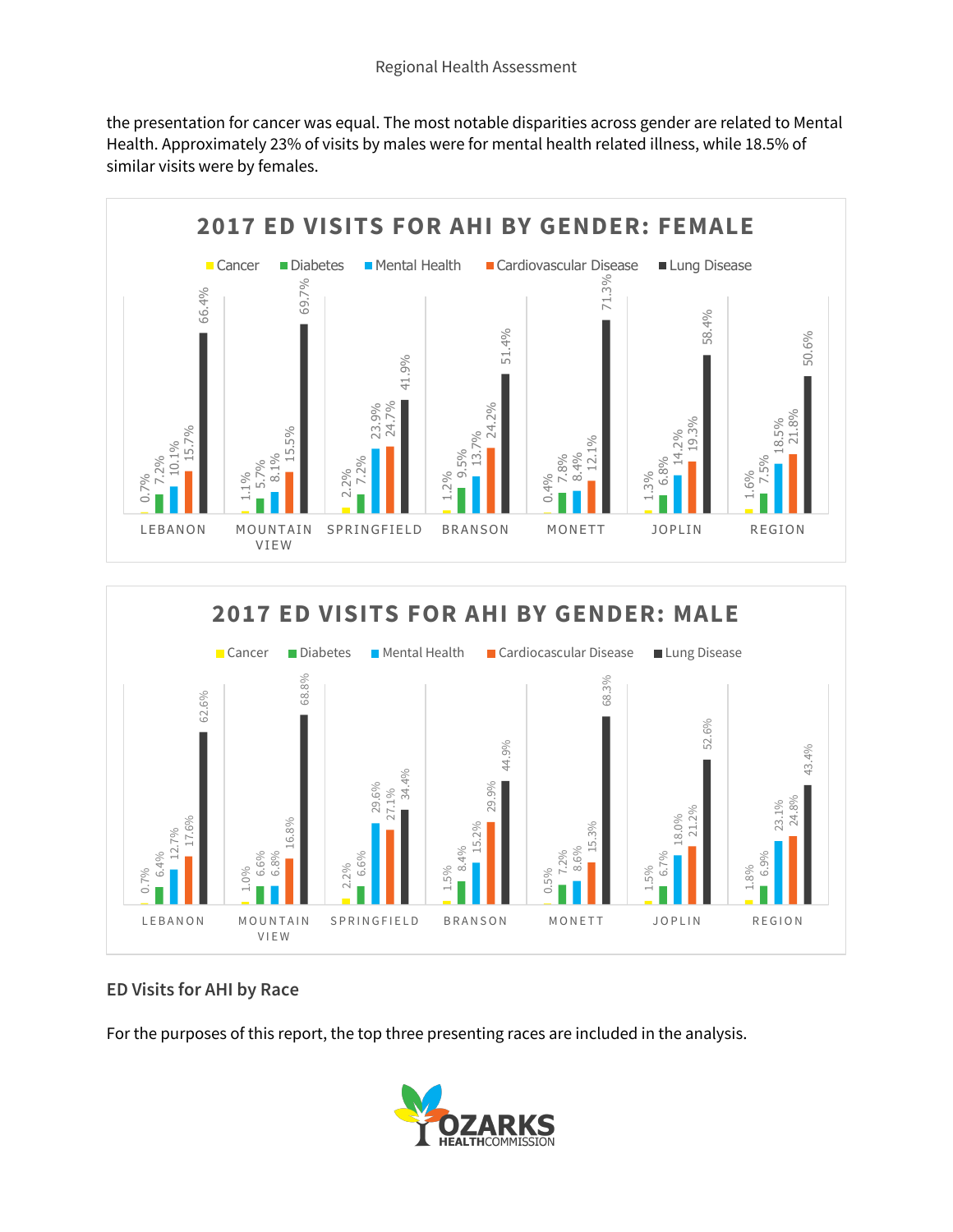As presented in the chart below, health disparities exist between Caucasian, African American, and Hispanic race groups. Most notably, the prevalence of ED visits due to lung disease is highest in the OHC Region among the Hispanic population, second highest in Black/African Americans, and lowest in Caucasians. Those that classify as Black or African American have the highest presentation of mental health issues in OHC area ED (27.2%). Regarding Cardiovascular Disease, Caucasians present to the ED more than African Americans and Hispanics at 24.2%, 15.5%, and 9.9%, respectively.





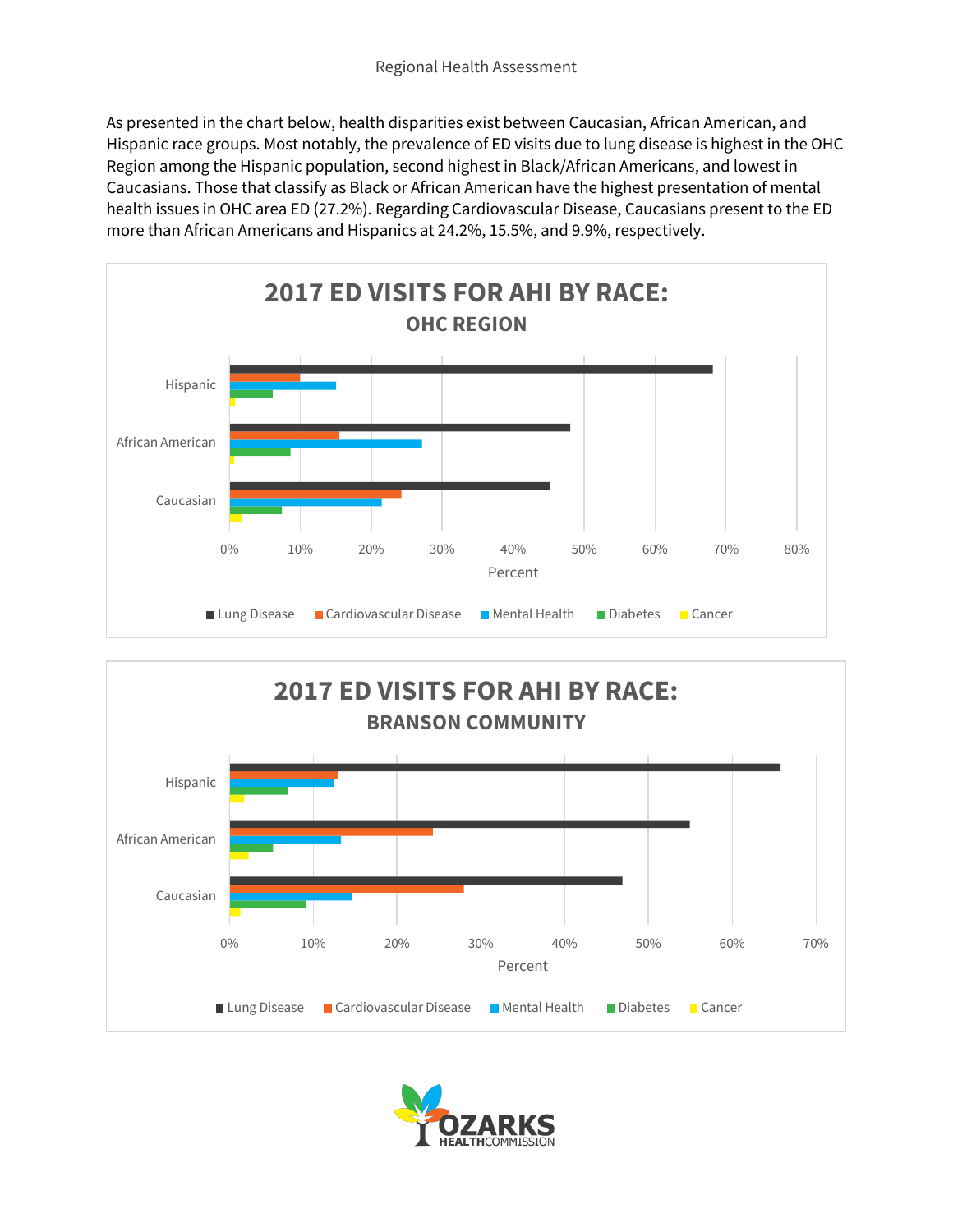



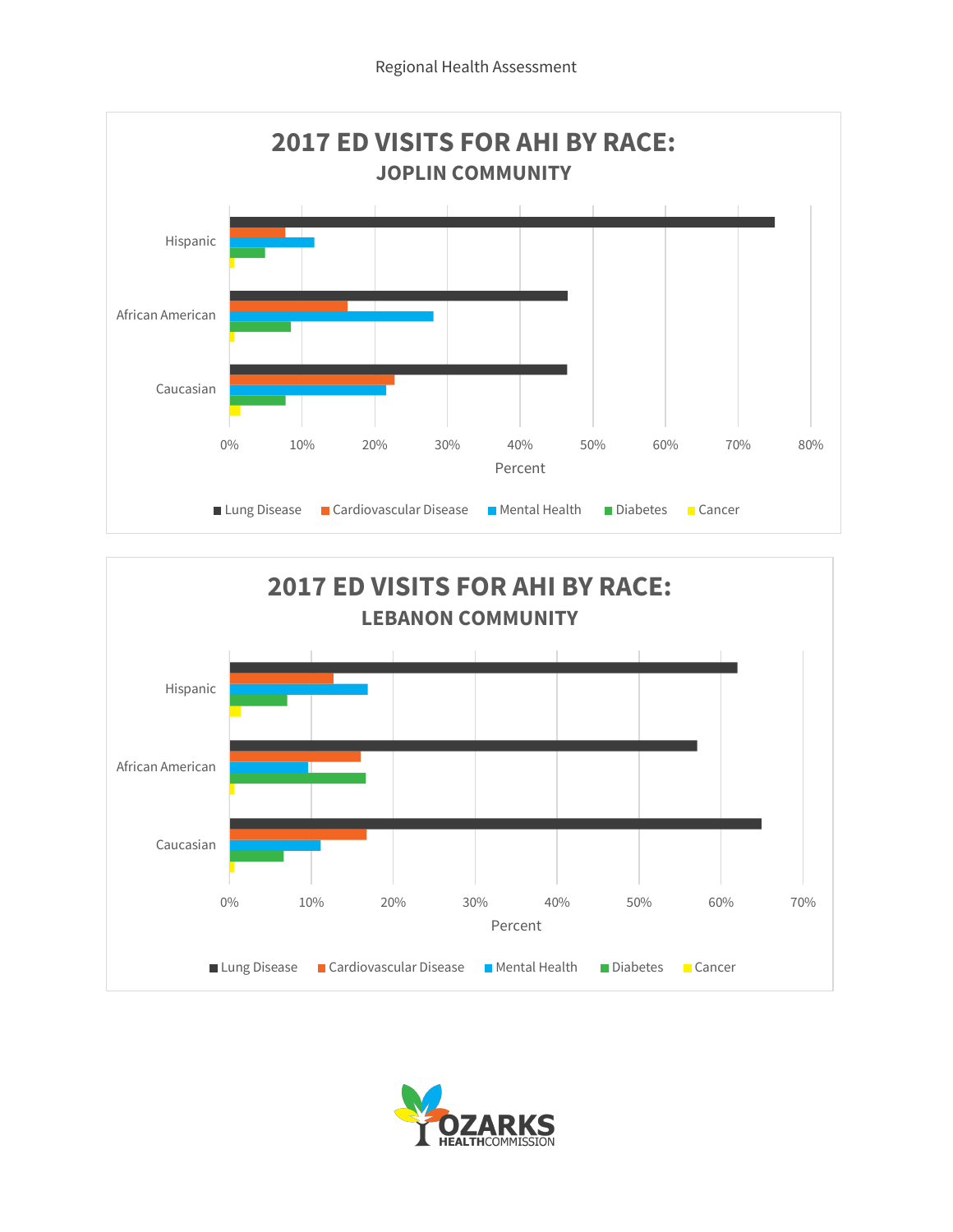



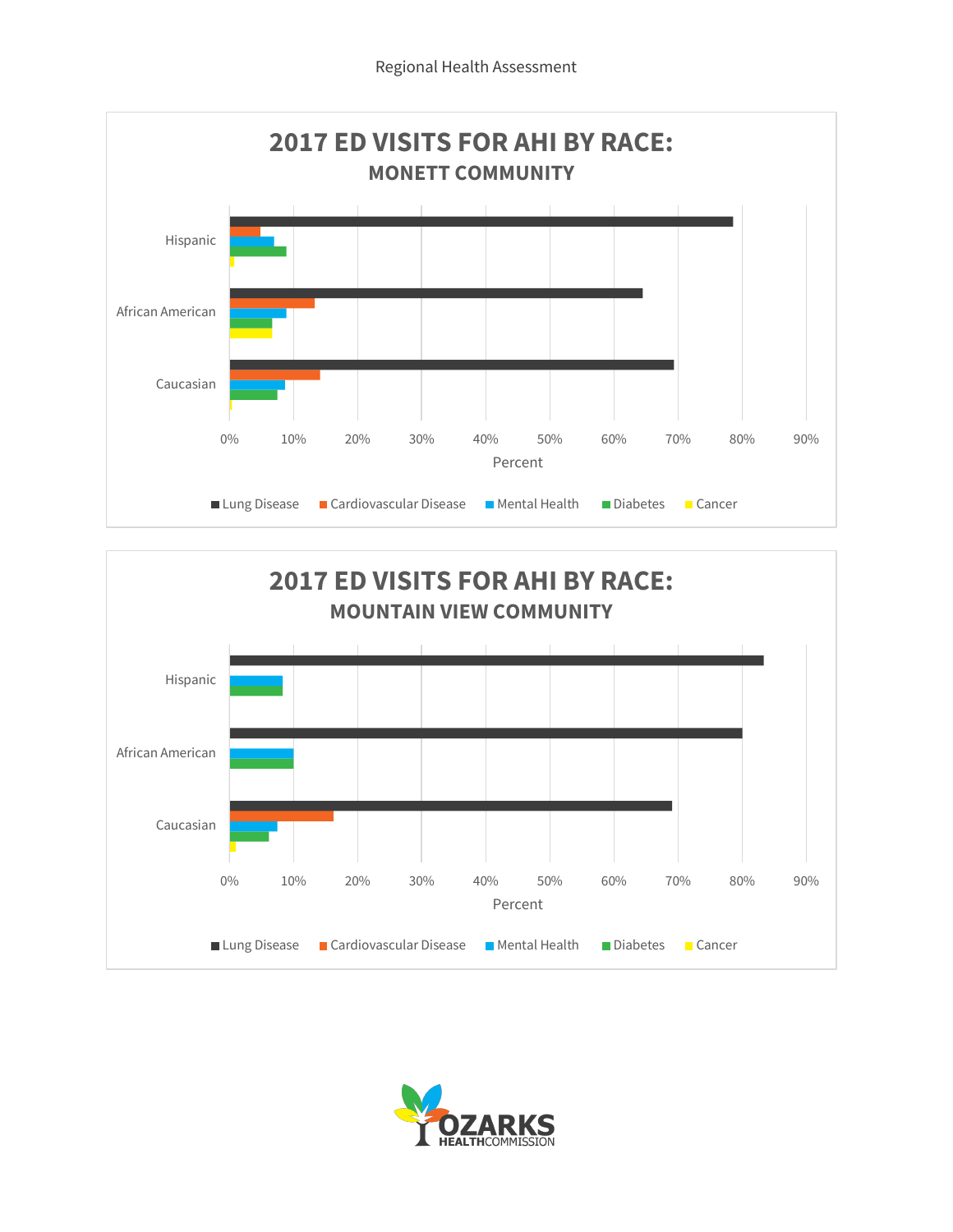

#### **ED Visits for AHI by Payer**

In the OHC Region, visits for issues related to mental health are more common among those without health insurance at 41%, and those with Medicaid at 26%. In the OHC Region, visits due to lung related disease are most common among those with Medicaid (61%), closely followed by those with commercial insurance (48%).



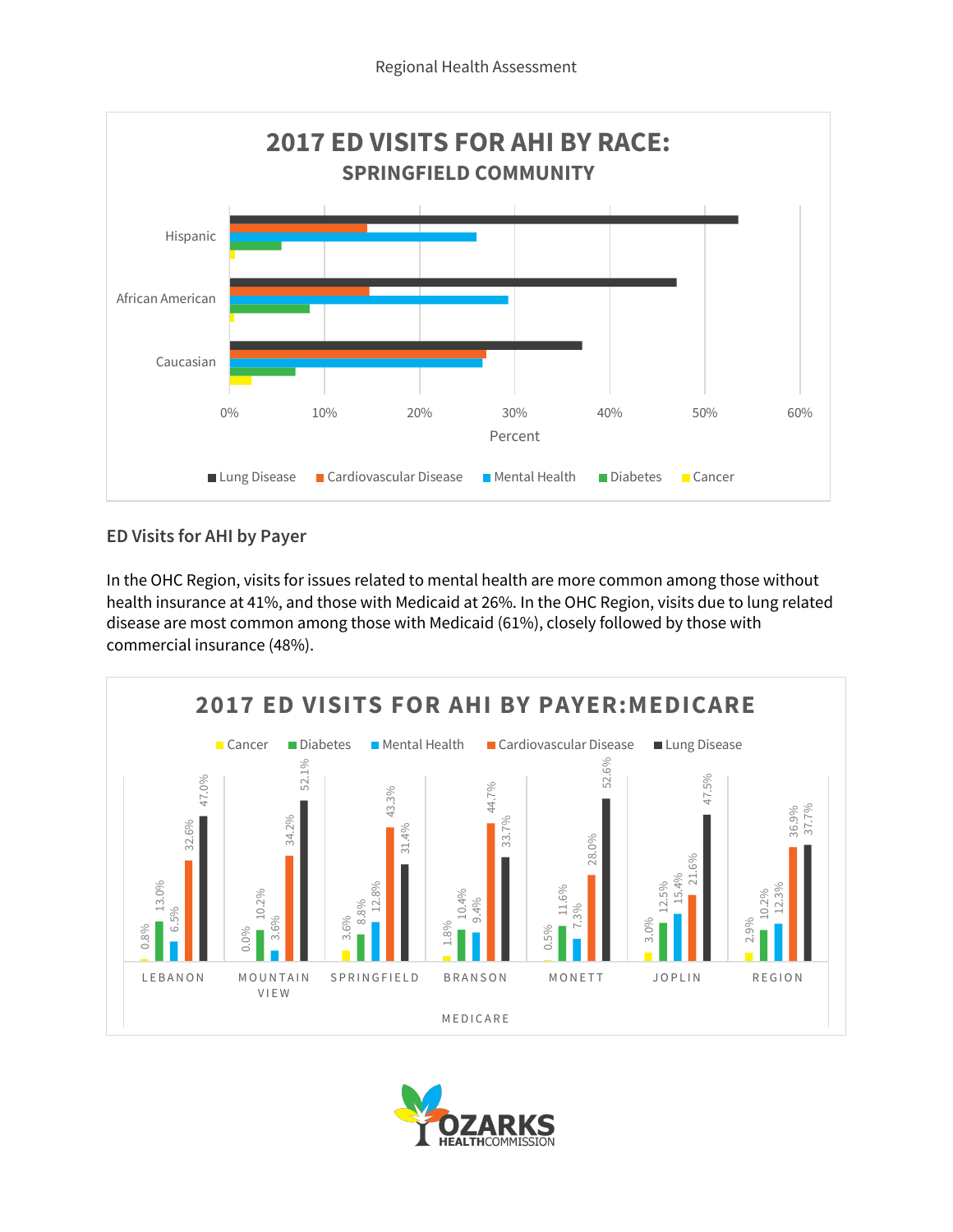



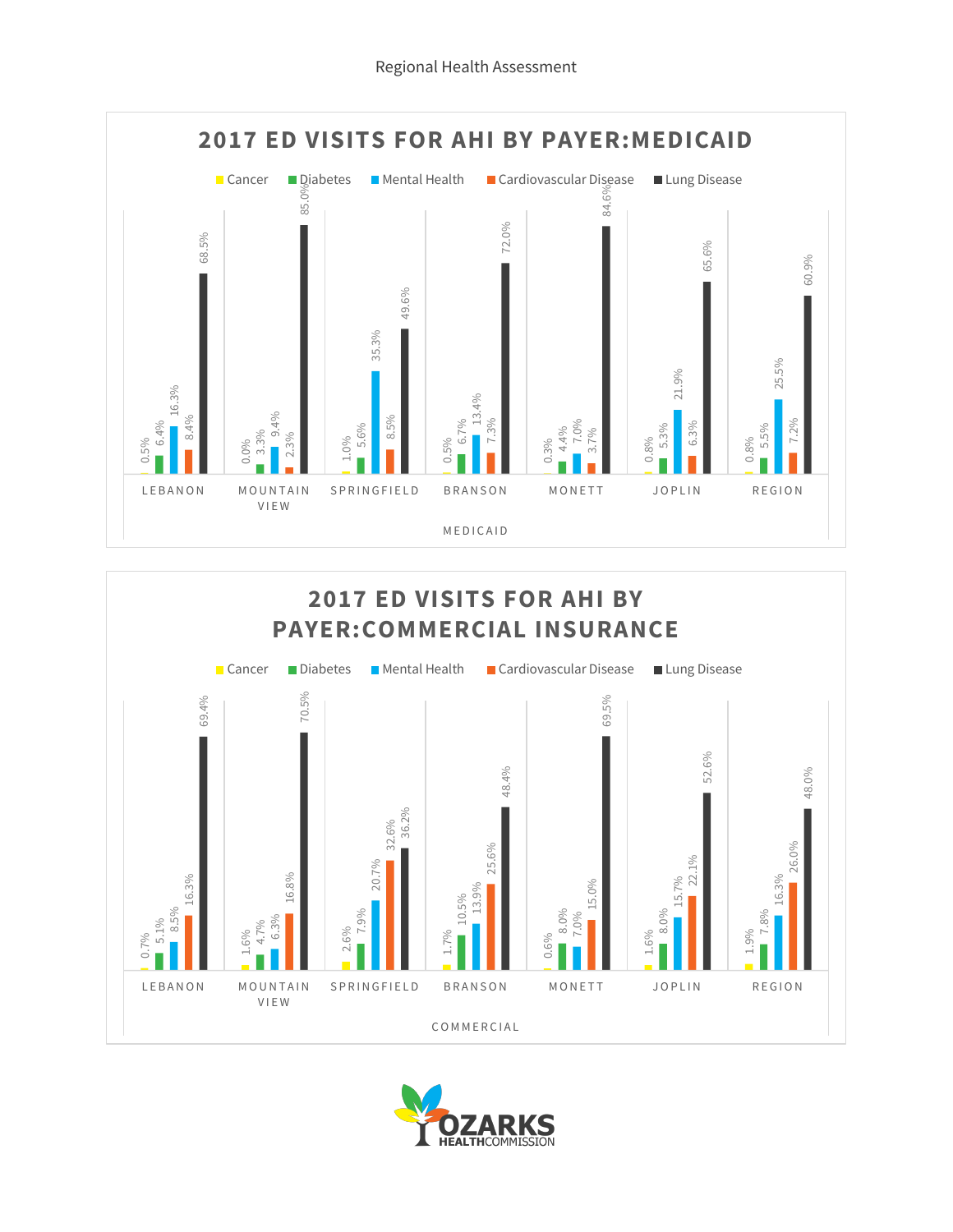

#### **MIPS Data**

Metrics from the Merit-Based Incentive Payment System (MIPS) was selected to enhance the assessment of health care utilization and establish a baseline for quality improvement activities across the OHC Region. The table below outlines the selected MIPS clinical quality indicators, their alignment with the AHI, and their descriptions.

| Assessed<br><b>Health Issue</b>   | <b>Measure</b>                                                                                              | <b>Measure Description</b>                                                                                                                                                                                                                                         |
|-----------------------------------|-------------------------------------------------------------------------------------------------------------|--------------------------------------------------------------------------------------------------------------------------------------------------------------------------------------------------------------------------------------------------------------------|
| Cancer                            | <b>Colorectal Cancer</b><br>Screening (CMS 130)                                                             | Percentage of adults 50-75 years of age who had<br>appropriate screening for colorectal cancer.                                                                                                                                                                    |
| <b>Diabetes</b>                   | Diabetes: Hemoglobin A1c<br>(HbA1c) Poor Control<br>(>9%) (CMS 122)                                         | Percentage of patients 18-75 years of age with<br>diabetes who had hemoglobin A1c > 9.0% during the<br>measurement period                                                                                                                                          |
| <b>Mental</b><br><b>Disorders</b> | Preventive Care and<br>Screening: Screening for<br><b>Clinical Depression and</b><br>Follow-up Plan (CMS 2) | Percentage of patients aged 12 years and older<br>screened for depression on the date of the encounter<br>using an age appropriate standardized depression<br>screening tool AND if positive, a follow-up plan is<br>documented on the date of the positive screen |

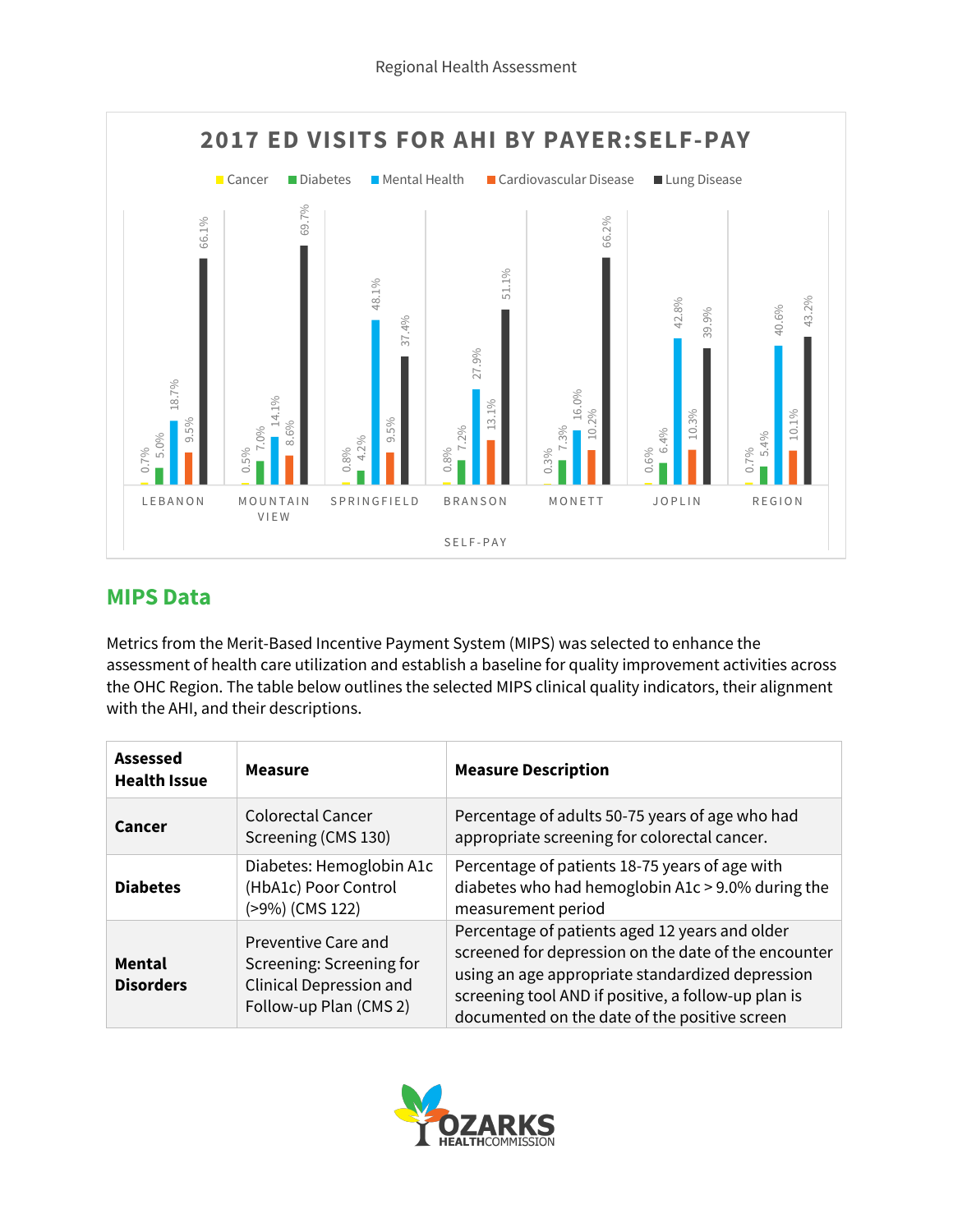| <b>Lung Disease</b>              | Preventative Care &<br>Screening: Tobacco Use:<br><b>Screening and Cessation</b><br>Intervention (CMS 138) | Percentage of patients aged 18 years and older who<br>were screened for tobacco use one or more times<br>within 24 months AND who received cessation<br>counseling intervention if identified as a tobacco<br>user |
|----------------------------------|------------------------------------------------------------------------------------------------------------|--------------------------------------------------------------------------------------------------------------------------------------------------------------------------------------------------------------------|
| Cardiovascular<br><b>Disease</b> | Controlling Hypertension<br>(CMS 165)                                                                      | Percentage of patients 18-85 years of age who had a<br>diagnosis of hypertension and whose blood pressure<br>was adequately controlled (<140/90mmHg) during<br>the measurement period                              |

Each OHC partnering health system provided the selected MIPS metrics for their service area within the OHC Region. The metrics were aggregated to create scores for the OHC Region and then ranked according to their performance in comparison to national benchmarks. The table below outlines the following:

- Assessed Health Issue (AHI)
- MIPS Quality Measure corresponding to selected AHI
- MIPS score for the OHC Region
- MIPS national average
- Decile range and decile in which the Region MIPS score falls
- Benchmark range, or the score for the tenth decile for its respective measure
- Rank of the AHI

The AHI receives a rank between one to four, with a rank of one being the best performing and four being the worst performing in comparison to the national benchmarks. A regional MIPS measure receives the following rank if it falls in that ranks corresponding decile:

| <b>REGIONAL MIPS MEASURE RANK</b> | <b>BENCHMARK DECILE</b> |
|-----------------------------------|-------------------------|
|                                   | 4, 3, < 3               |
|                                   | 5.6                     |
|                                   | 7,8                     |
|                                   |                         |

| <b>Assessed Health</b><br><b>Issue</b> | <b>MIPS</b><br>Quality<br><b>Measure</b> | <b>Region</b><br>(%) | <b>MIPS</b><br><b>Average</b><br>(%) | <b>Decile</b><br>Range | <b>Decile</b> | <b>Benchmark</b><br>(BM) Range | <b>BM</b><br><b>Decile</b> | <b>Rank</b>    |
|----------------------------------------|------------------------------------------|----------------------|--------------------------------------|------------------------|---------------|--------------------------------|----------------------------|----------------|
| <b>Cancer</b>                          | Colorectal<br>Cancer<br>Screening        | 46.55                | 60.90                                | $46.82 -$<br>51.65     | $\leq$ 3      | $>= 80.95$                     | 10                         | $\overline{4}$ |
| Cardiovascular<br><b>Disease</b>       | Controlling<br>Hypertension              | 63.33                | 66.50                                | $60.41 -$<br>64.27     | 4             | $>= 79.74$                     | 10                         | 4              |